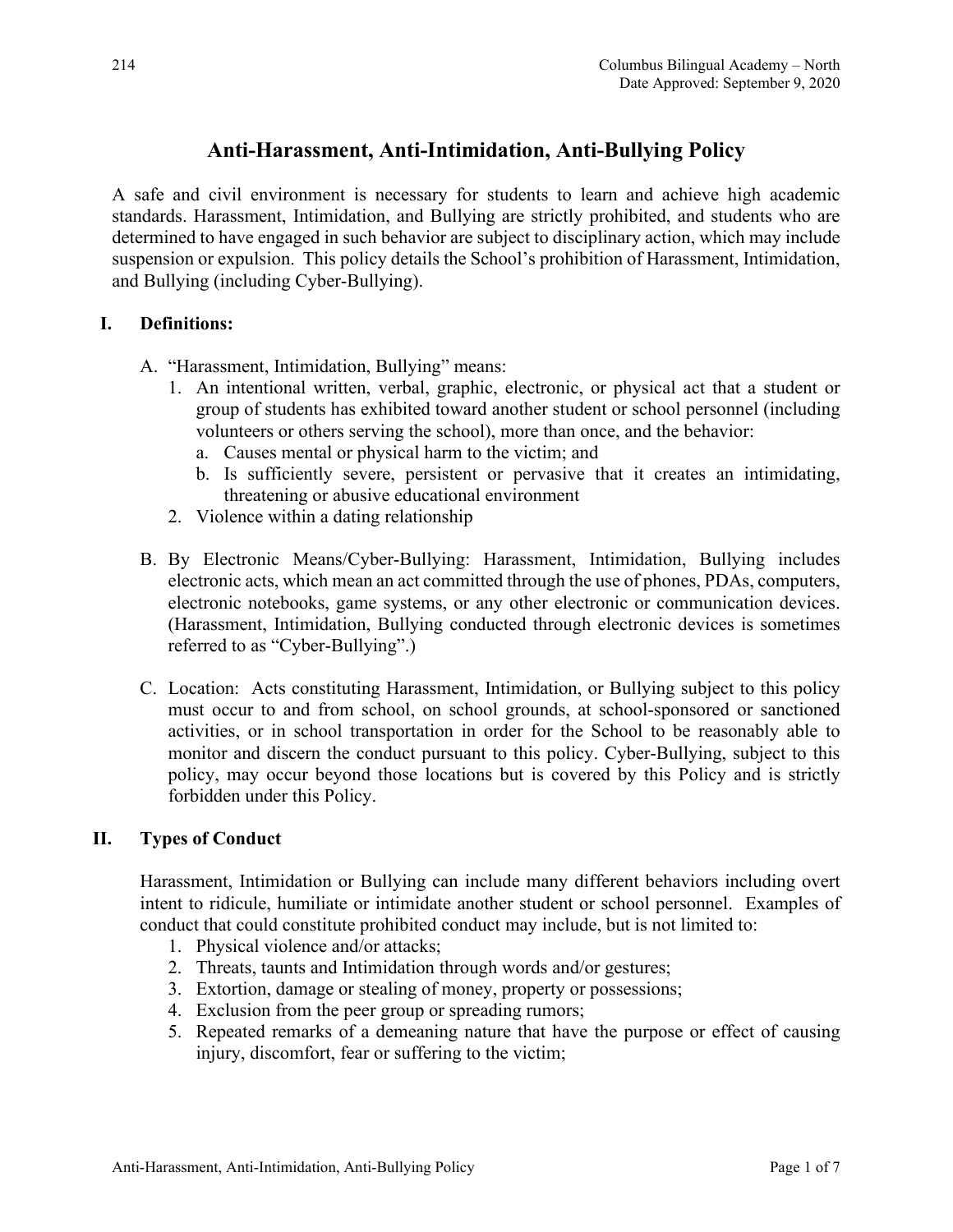- 6. Repetitive and hostile behavior with the intent to harm others through the use of information and communication technologies and other web-based/online sites (also known as "Cyber Bullying"), such as the following:
	- a. Posting slurs on websites or any form of social media;
	- b. Sending or posting abusive or threatening instant messages, emails, texts or communications via social media;
	- c. Using cameras or cameras on any devices to take private or embarrassing photographs of students and sending or posting them online or on any form of social media;
	- d. Using websites or other electronic communication to circulate gossip and rumors to other students;
	- e. Excluding others from an online group by falsely reporting them for inappropriate language to internet service providers.

## **III. Complaint Process – Reporting Prohibited Incidents**

- A. Students, Parents/Guardians, or other individuals may report suspected Harassment, Intimidation, Bullying to any School personnel. The School Leader or his/her designee is responsible for receiving complaints alleging violations of this Policy. School personnel who receive a complaint will promptly report or forward it to the School Leader or his/her designee for review and action.
- B. Oral reports of suspected prohibited behavior are considered official complaints in the same manner as a written complaint. School personnel who receive an oral complaint will promptly document the complaint in writing, and will promptly forward it to the School Leader for review and action.
- C. Both written and oral complaints shall be reasonably specific as to the actions giving rise to the suspicion of Harassment, Intimidation, and/or Bullying, including person(s) involved, number of times and places of the alleged conduct, the target of the prohibited behavior, and the names of any potential witness.
- D. Anonymous Complaints: Individuals who make complaints as set forth above may request that their name be maintained in confidence by the School. The anonymous complaints will be reviewed and reasonable action will be taken to address the situation, to the extent such action may be taken that (1) does not disclose the source of the complaint; and (2) is consistent with the due process rights of the student(s) alleged to have committed acts of Harassment, Intimidation and/or Bullying.
- E. False Complaints: It is a violation of this policy to knowingly report false allegations of Harassment, Intimidation, and/or Bullying. Persons found to knowingly report or corroborate false allegations will be subject to appropriate discipline.
- F. School personnel, volunteers, and students shall be individually immune from liability in a civil action for damages arising from reporting an incident in accordance with this policy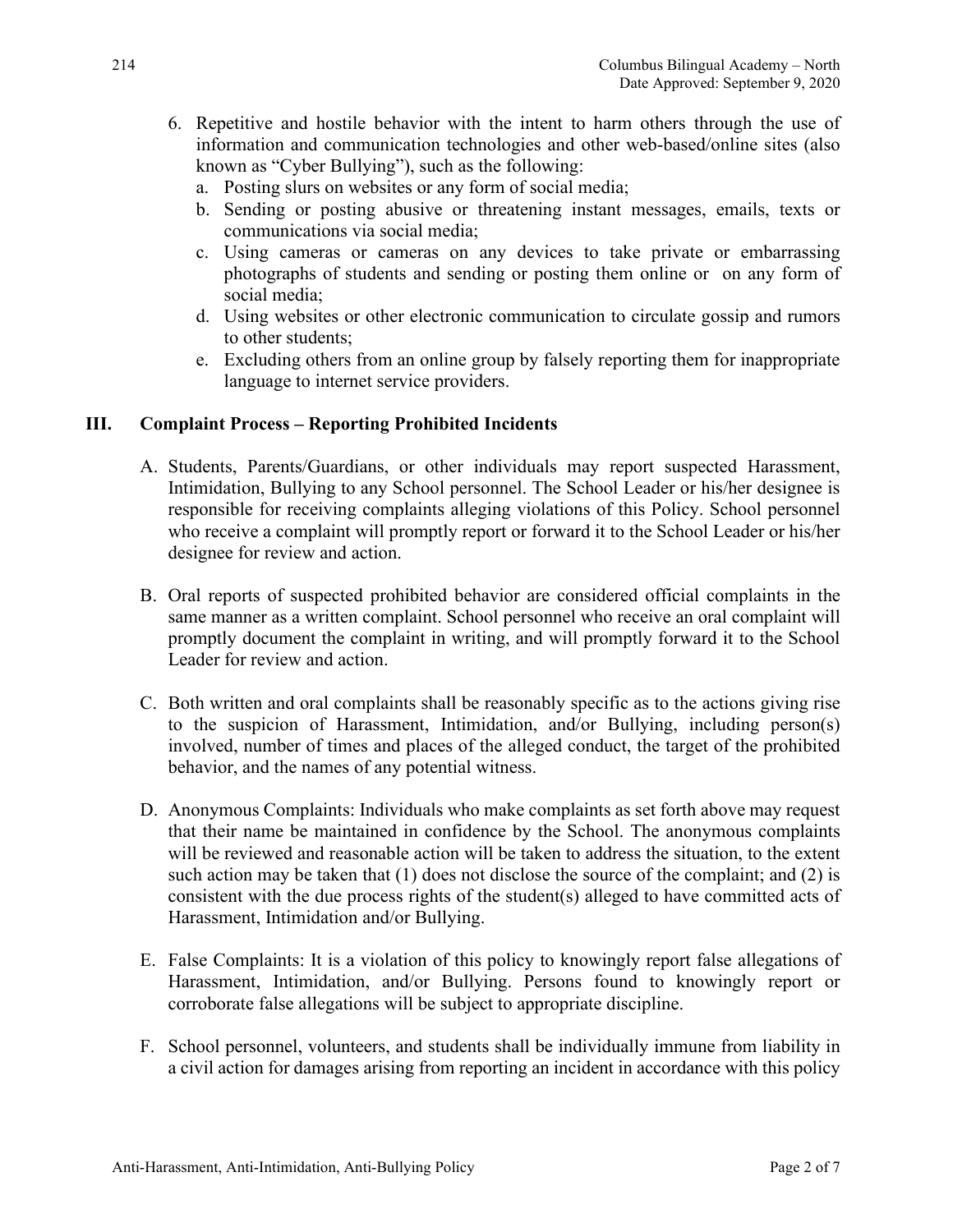if that person reports an incident in good faith an in compliance with the procedures set forth herein.

# **IV. School Personnel Responsibilities**

- A. Teachers and Other School Personnel Responsibilities
	- 1. Teachers and other school personnel, who witness acts of Harassment, Intimidation or Bullying, as defined above, will promptly notify the School Leader or his/her designee of the event observed by filing a written incident report concerning the events witnessed.
	- 2. In addition to addressing both informal and formal complaints, school personnel are encouraged to address the issue of Harassment, Intimidation or Bullying in other interactions with students. School personnel may find opportunities to educate students about Harassment, Intimidation and Bullying and help eliminate such prohibited behaviors through class discussions, counseling, and reinforcement of socially appropriate behavior.
	- 3. School personnel should intervene promptly where they observe student conduct that has the purpose or effect of ridiculing, humiliating, or intimidating another student/school personnel, even if such conduct does not meet the formal definition of "Harassment, Intimidation, or Bullying."
- B. Administrator Responsibilities Investigation and Documentation
	- 1. The School Leader or his/her designee shall conduct a prompt and thorough investigation of all complaints of suspected Harassment, Intimidation, or Bullying. The School Leader or his/her designee shall prepare a written report of the investigation when the investigation is complete. Such report will include findings of fact and a determination of whether acts of Harassment, Intimidation, or Bullying were verified. When prohibited acts are verified, the School Leader or his/her designee shall also prepare a recommendation for intervention, including disciplinary action. Where appropriate, written witness statements will be attached to the report. It is imperative that Harassment, Intimidation, and Bullying be identified only when the specific elements of the definition are met because the designation of such prohibited incidents carry special statutory obligations. However, a determination that misconduct does not constitute Harassment, Intimidation or Bullying under this Policy, does not restrict the right of the School Leader to impose appropriate disciplinary consequences for student misconduct.
	- 2. When an individual reporting a complaint has requested anonymity, the investigation of such complaint will be limited as is appropriate in view of the anonymity of the complaint. Such limitation of investigation may include restricting action to a simple review of the complaint (with or without discussing it with the alleged perpetrator),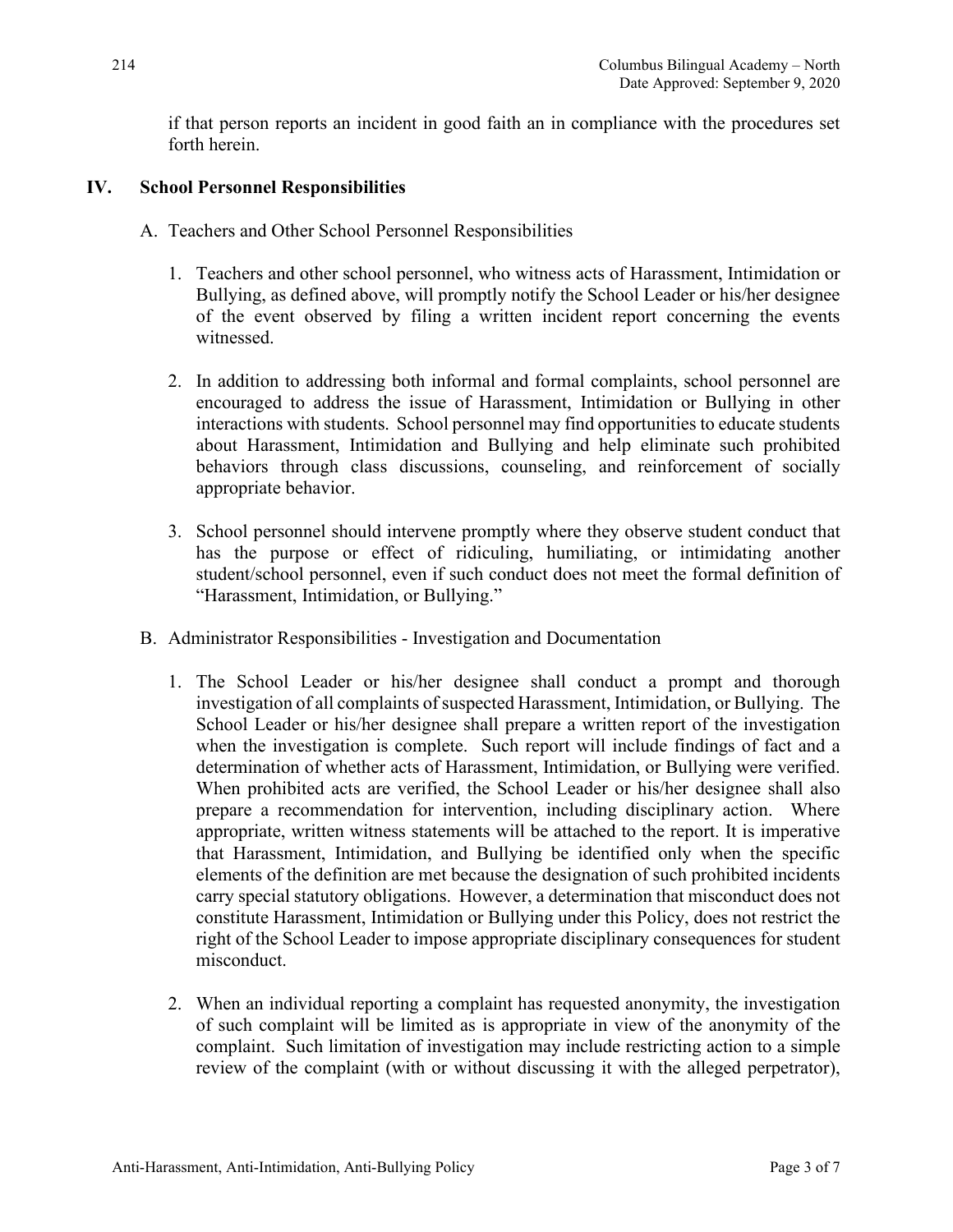subject to receipt of further information and/or the withdrawal by the complaining individual of the condition that his/her report be anonymous.

## **V. Notification to Parents/Guardians**

- A. Perpetrator: If after investigation, acts of Harassment, Intimidation and Bullying by a specific student are verified, the School Leader or his/her designee will notify, in writing, the parent or guardian of the perpetrator of that finding. If disciplinary consequences are imposed against such student, a description of such discipline will be included in such notification to the extent permitted by law.
- B. Victim: If after investigation, acts of Bullying against a specific student are verified, the School Leader or his/her designee will notify the parent or guardian of the victim of such findings. In providing such notification, care must be taken to respect the statutory privacy right, including those set forth in the R.C. § 3319.321 and the Family Educational Rights and Privacy Act of 1974, 88 Stat. 571, 20 U.S.C. 1232q of the perpetrator of such Harassment, Intimidation and Bullying.
- C. To the extent permitted by State and Federal privacy laws, parents or guardians of any student involved in a prohibited incident may have access to any written reports pertaining to the prohibited incident.

## **VI. Remedial Actions**

- A. Verified acts of Harassment, Intimidation or Bullying will result in action by the School Leader or his/her designee that is intended to ensure that the prohibition against Harassment, Intimidation or Bullying behavior is enforced, with the goal that any such prohibited behavior will cease.
- B. The School recognizes that acts of Harassment, Intimidation, or Bullying can take many forms and can vary dramatically in seriousness and impact on the targeted individual and school community. Accordingly, there is no one prescribed response to verified acts of Harassment, Intimidation, and Bullying. Disciplinary and appropriate remedial actions for an individual who commits an act of Harassment, Intimidation or Bullying may range from positive behavioral interventions up to, and including, suspension or expulsion.
- C. In determining appropriate action for each individual who commits an act of Harassment, Intimidation or Bullying (including a determination to engage in either non-disciplinary or disciplinary action, as described below), the School Leader will give the following factors full consideration:
	- 1. The degree of harm caused by the incident(s);
	- 2. The surrounding circumstances;
	- 3. The nature and severity of the behavior;
	- 4. The relationship between the parties involved; and
	- 5. Past incidences or continuing patterns of behavior.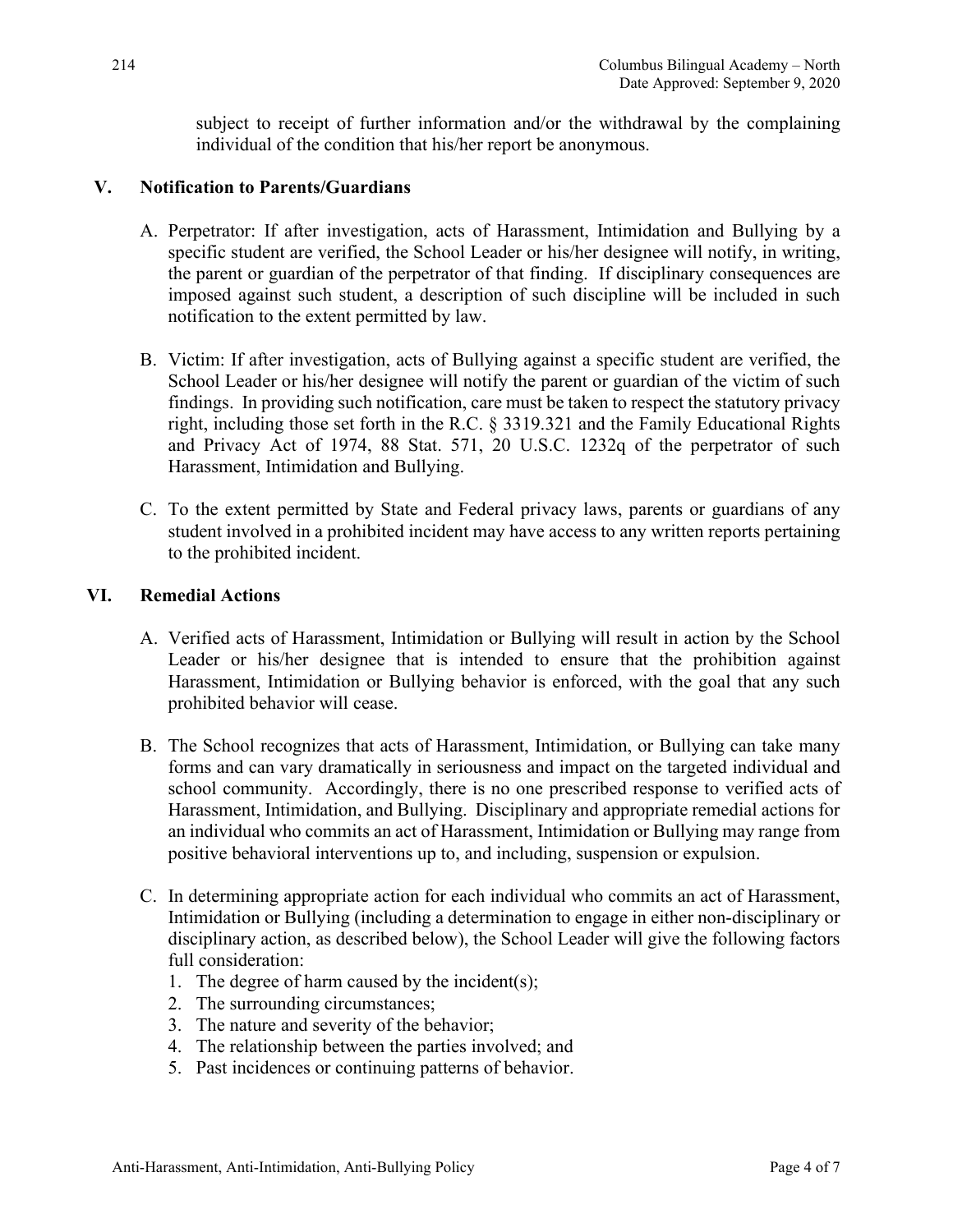- D. When verified acts of Harassment, Intimidation or Bullying are identified early and/or when such verified acts of such behavior do not reasonably require a disciplinary response, students may be counseled regarding the definition of Harassment, Intimidation, Bullying, its prohibition, and their duty to avoid any conduct that could be considered Harassment, Intimidation or Bullying. Peer mediation may also be used, when appropriate.
- E. When acts of Harassment, Intimidation and Bullying are verified and a disciplinary response is warranted, students are subject to the full range of disciplinary consequences. Anonymous complaints that are not otherwise verified, however, will not be the basis for disciplinary action.
- F. Suspension or Expulsion may be imposed, but only after the appropriate procedures have been conducted pursuant to the School's Suspension and Expulsion policy and applicable law. No disciplinary procedure will infringe on any student's rights under the first amendment to the Constitution of the United States.
- G. The determination that conduct does not constitute Harassment, Intimidation or Bullying under this Policy, however, does not restrict the right of the School Leader or the Board or both to impose appropriate disciplinary consequences for student misconduct.

## **VII. Prevention and Intervention Strategies**

In addition to the prompt investigation of complaints of Harassment, Intimidation, or Bullying, and direct intervention when such acts are verified, the School will consider potential strategies to protect victims from additional Harassment, Intimidation, or Bullying, and from retaliation following a report and to generally ameliorate the effects of Harassment, Intimidation, Bullying. The following potential strategies, as well as other strategies, may be considered:

- 1. Supervising and disciplining offending students fairly and consistently;
- 2. Providing adult supervision during breaks, lunch time, bathroom breaks and in the hallways during times of transition;
- 3. Maintaining contact with parents and guardians of all involved parties;
- 4. Providing counseling for the victim if assessed that it is needed;
- 5. Informing school personnel of the incident and instructing them to monitor the victim and the offending party for indications of harassing, intimidating, and Bullying behavior; instructing personnel to intervene when prohibited behaviors are witnessed;
- 6. Checking with the victim regularly to ensure that there have been no incidents of Harassment/Intimidation/Bullying or retaliation from the offender(s).
- 7. Responding respectfully to complaints of suspected prohibited conduct.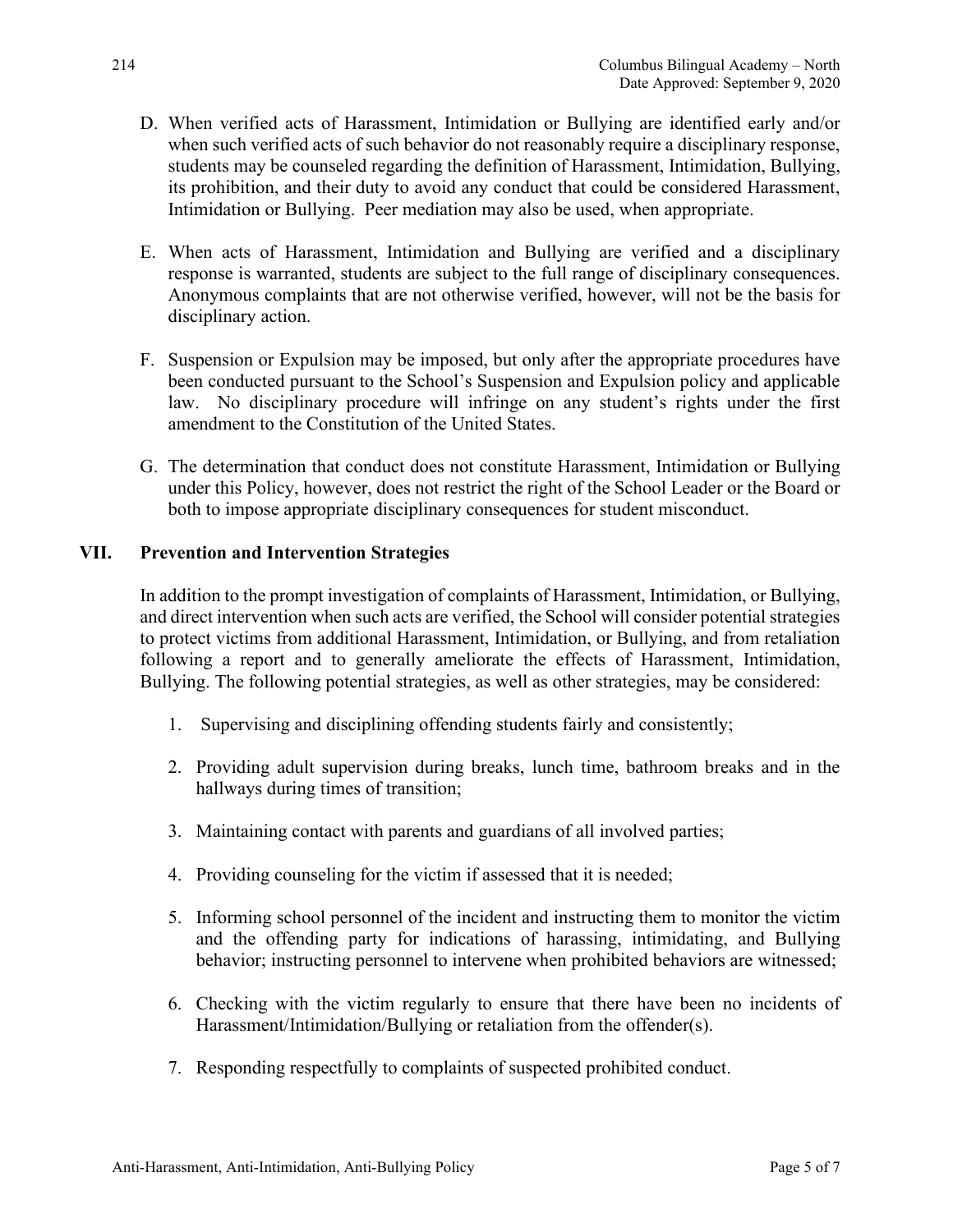- 8. Promoting open communication regarding Harassment, Intimidation, Bullying.
- 9. Providing professional development and community opportunities to educate and collaborate with school personnel, parents, and community members about addressing Harassment, Intimidation, Bullying.
- 10. Educating students regarding Harassment, Intimidation, Bullying.
- 11. Creating a school atmosphere of team spirit and collaboration that promotes appropriate social behavior.
- 12. Avoiding sex-role stereotypes. Modeling and promoting strategies that instruct student how to work together in a collaborative and supportive atmosphere. Use of peers to help ameliorate the effects of Harassment, Intimidation, Bullying.

#### **VIII. Semi-Annual Reporting Obligations**

The School Leader will semi-annually provide the president of the School's Board of Directors a written summary of all reported incidents and post the summary on the School's Website, if one exists. The list will be limited to the number of verified acts of Harassment, Intimidation and Bullying, whether in the classroom, on school property, to and from school, or at schoolsponsored events.

#### **IX. Publication & Dissemination of Policy**

- A. This policy shall be included in the student handbook and in the publication which sets forth the comprehensive rules, standards, and procedures regarding school conduct. The School will annually disseminate this Policy to School personnel, students, and parents.
- B. To ensure school personnel are prepared to prevent and effectively intervene with incidents of Harassment, Intimidation or Bullying, the School has incorporated the information about this Policy into its employee training materials.
- C. Students will be provided with age-appropriate information on the recognition and prevention of Harassment, Intimidation or Bullying, and their rights and responsibilities under this and other School policies, procedures and rules.

#### **IX. Sexual Harassment**

- A. Sexual harassment is conduct on the basis of sex that satisfies one or more of the following:
	- 1. Conditioning the provision of an aid, benefit, or service of the School on an individual's participation in unwelcome sexual conduct. (quid pro quo)
	- 2. Unwelcome conduct determined by a reasonable person to be so severe, and pervasive, and objectively offensive that it effectively denies a person equal access to the School's education program or activity.